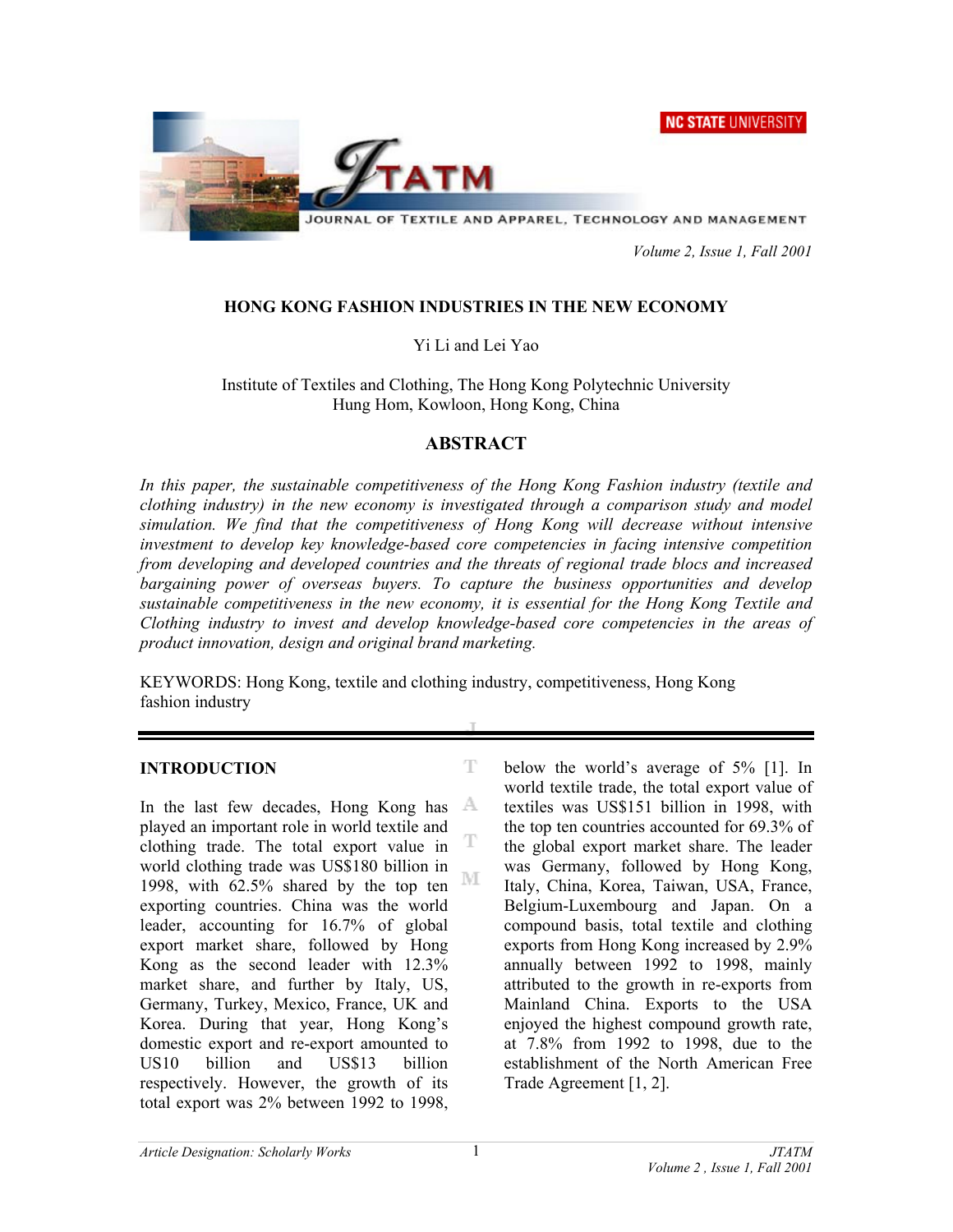These statistical data suggest that Hong Kong's export power has been declining with stronger dependence on re-export. The intensive competition comes from four major sources: (1) domestic manufacturers within the US, Western Europe and Japan, (2) manufacturers in extended regional trade blocs, (3) manufacturers in developed Asia Pacific Countries, such as China and South Korea, and (4) manufacturers from developing economies such as India. Hong Kong has lost its competitiveness against developing countries in land, operating and labor costs, government support and pricing. Hong Kong does not have the advantages of countries in the extended regional trade blocs in terms of geographic location, cultural proximity, tariff and quota concession, as well as operating costs.

To combat this situation, Hong Kong Textile and Clothing industry players have invested in countries in regional trade blocs and emerging countries, and/or enhanced activities to source from China and developing countries. Few companies have invested in developing design and original brands. Government investments with industrial support mainly focus on developing and sustaining the existing strengths, particularly in developing Internet trading and sourcing capabilities for supply chain management, global sourcing, production management, logistics and distribution management, as well as management of compliance issues. This is certainly a key area for Hong Kong competitiveness. However, whether investment in this area alone is sufficient to sustain the Hong Kong Textile and Clothing industry needs to be explored, especially in the area of new economy.

In the new economy, the rules of competition have changed with a number of features: (1) knowledge as the key resource; (2) information and Internet communication as the major carrier; (3) innovation as the lead [15]. At the same time, consumers are able to obtain a great deal of information and access a large variety of products

through the Internet, which changes their purchasing behavior. Consumers become (a) more values conscious – looking for more added values; (b) more fickle – less brand royal but looking for innovative products and styles; (c) demanding wide products ranges and varieties; (d) looking for customized products and (e) acknowledging brand importance. Therefore, capability in knowledge and technological innovation is becoming the key for success in the new economy.

With the expectation of China's entry to the WTO and the trends of globalization in world trade together with the arrival of the new economy, competition among the major players will be intensified. There is a major concern of how to sustain competitiveness in a more open and free business environment and in a globally networked and knowledge intensive economy. This paper aims to explore this issue by model simulation of the sustainable competitiveness of the Hong Kong fashion Textile and Clothing industry against the major competing countries/regions in terms of strategic investment in developing core competencies.

### **SUSTAINABLE COMPETITIVENESS OF TEXTILES AND CLOTHING INDUSTRY**

The competitiveness of the Textile and Clothing industry in a country or region is not only dependent on the level of core competence of individual enterprises in the industry, but also on the integration of the whole supply chain and relevant supporting industries, as well as internal and external business environments.

The core competencies of individual enterprises are the fundamental elements for the sustainable competitiveness of an industry. Prahalad and Hamel [3] pointed out that the current competitiveness of a company derived from the price/performance of existing products. Future competitiveness derives from the

J

T

A.

T

M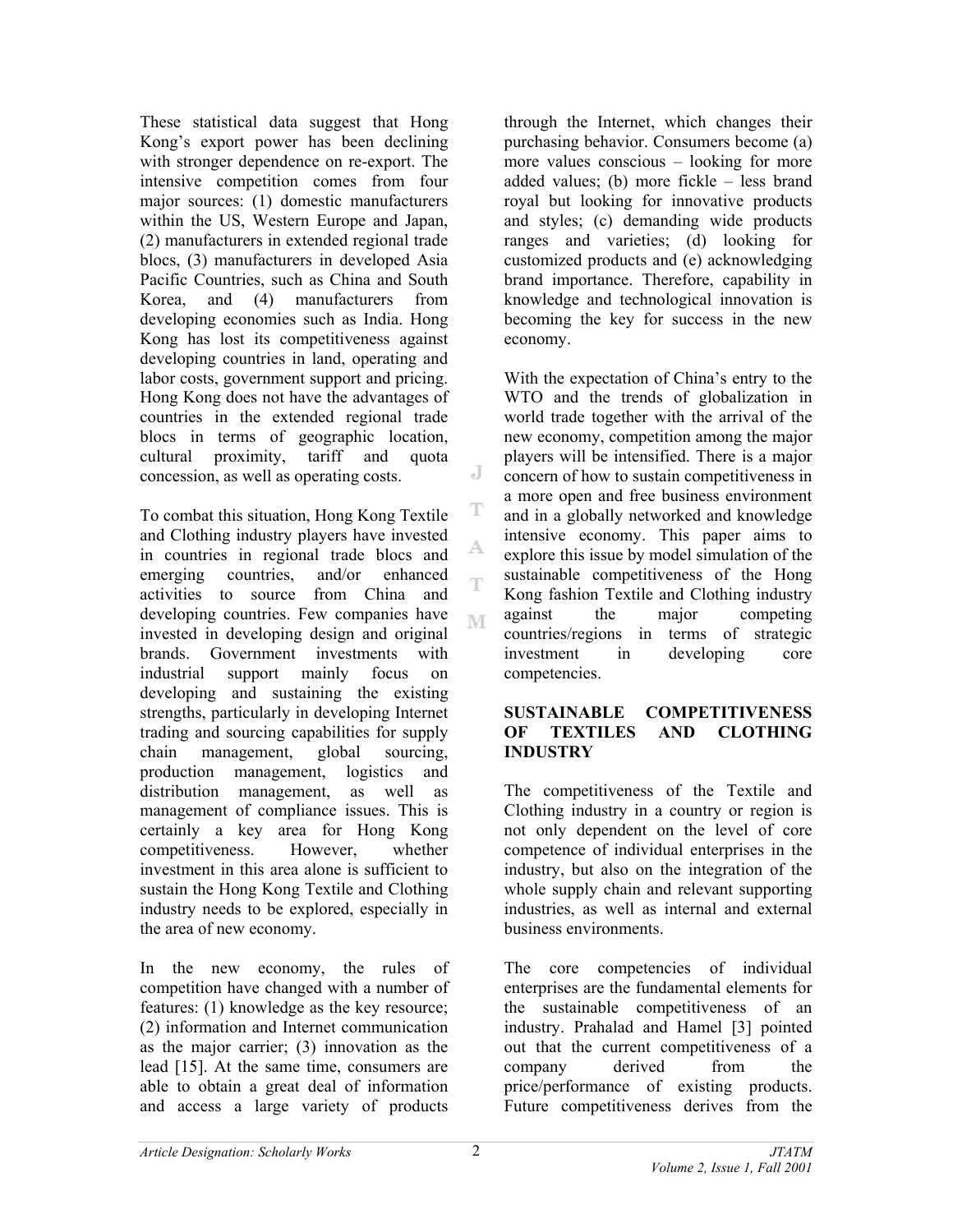ability to build, at low cost and more speedily than competitors. At the level of core competence, the goal is to build world leadership in the design and development of a particular class of product functionality. Jaridan further discussed the hierarchy of competencies and defined the terms of resources, capabilities, competence, and core competencies [4]. He argued that each level in the hierarchy results from integration of lower level elements. Each level encompasses a higher level of value added to the corporation. Core competencies add the highest value since they exploit resources and capabilities at the broadest level across the corporation as a whole. Also, the higher levels in the hierarchy have broader scope and are more difficult to achieve.

In terms of regional competitiveness, Porter [5, 6] pointed that the enduring competitive advantages in the global economy lie increasingly in local things, which distant rivals cannot match, including knowledge, relationships and motivation. The modern economic map of the world is considered to be dominated by clusters. A cluster is defined as a geographic concentration of interconnected companies and institutions that achieve unusual competitive success in a particular field. Storper [7] pointed out that with the growth of world trade, export specialization based on specific products becomes increasingly important. Export specialization is largely due to productbased "absolute" technological advantages, which are renewed through learning in a variety of dynamic economies. Such exportoriented absolute advantage industries tend to be organized into production and distribution networks combining the advantages of specialization and flexibility, called "technology districts". The features of such technology districts are: (1) trade specialization is achieved by obtaining absolute technological scarcity of the products; (2) the technological scarcity is gained through technological dynamism in the product through continuous learning; (3) production networks are organized on the basis of an elaborated shift in the division of

labor between firms or between units of a single firm, for achieving technological dynamic flexibility; (4) key collections of physical, capital, labor, and information resources for the production network are highly geographically concentrated in one or a few sub-national regions of the host countries; (5) the technological learning rests on the conventions of the regional production system, which guide the mobilization and maintenance of resources in mutual engagement between firms. The conventions are rooted in local political, cultural and other non-economic forces, which determine the quality of the technology districts.

The theory of core competence focuses on the competitiveness of individual enterprises, while the theory on competitiveness of a nation or region highlights the effects of integration and dynamic interaction across the industry, relevant industries and environment (called clusters). Both theories are equally important for developing an intellectual understanding of the competitiveness and sustainable developments in specific areas of a nation or region. Sustainable competitiveness of an industry in a nation or/region shall be determined by the levels of competencies in individual enterprises and the collective national/regional learning, involvement and commitment to cross industry integration of their competencies. On the basis of these theories, we developed a model to describe how a hierarchy of six factors (dimensions) determines the sustainable competitiveness of the Textile and Clothing industry in a nation or region [16].

As shown in Figure 1. Resources, internal business environment and external business environments are at the bottom level of the hierarchy. Resources are the inputs into the industry supply chain, including physical resources such as materials, plant and equipment, human resources such as manpower and knowledge and technology, financial resources such as capital and social

J

T

A.

T

M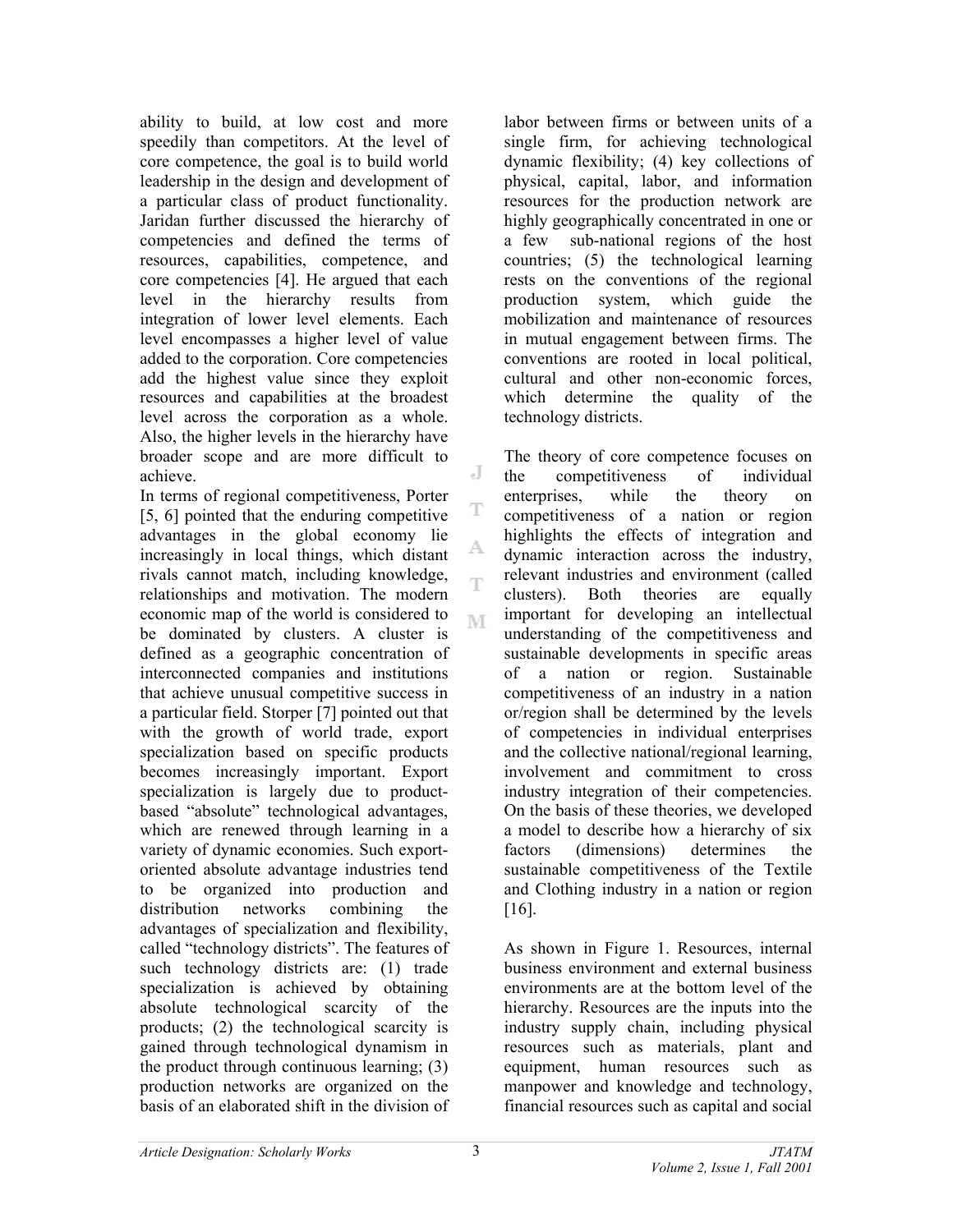resources such as culture and reputation. The internal business environment is a variable representing the impact of the conventions rooted in local economical, political, cultural and other non-economic forces on the competitiveness of the industry. This variable includes factors such as the political environment, domestic economy, market opportunities, taxation, policies for private enterprises, foreign investment and foreign currency, capital market, labor market and physical infrastructure. The external business environment is a variable indicating the influence of the external (international) trading environment on the industry, including factors such as tariff, quotas and non-tariff barriers to Textile and Clothing products.

Capabilities, at the second level of the hierarchy, are the abilities of an industry to exploit its resources. Capability is functionally based and consists of a series of business processes and routines to transform inputs to outputs including marketing capabilities, production and machinery capabilities, number of establishments of companies and human resource management capabilities.

Competencies, at the third level of the hierarchy, are the cross-functional integration and co-operation of capabilities such as a set of skills and know-how resulting from interfaces and integration of functional capabilities in the industry. This variable includes factors such as international trade and export capacities, R&D and new product development abilities, as well as marketing and management abilities. The competencies of an industry may consist of the core competencies in individual enterprises. Core competencies of an industry, at the highest level of the hierarchy, are skills, abilities and areas of knowledge that are shared across the industry as collections of competencies. Core competencies require collective industrial/ regional learning, involvement and commitment to cross enterprise integration, including factors such as design culture, creativity and networking, a flexible production network, trading and merchandising clusters, a technology and product innovation learning network, original branding and an international marketing culture and capability.



J

T

A.

T

M

Figure 1 Hierarchy of the sustainable competitiveness of an industry in a nation/region

Figure 2 Roots of competitiveness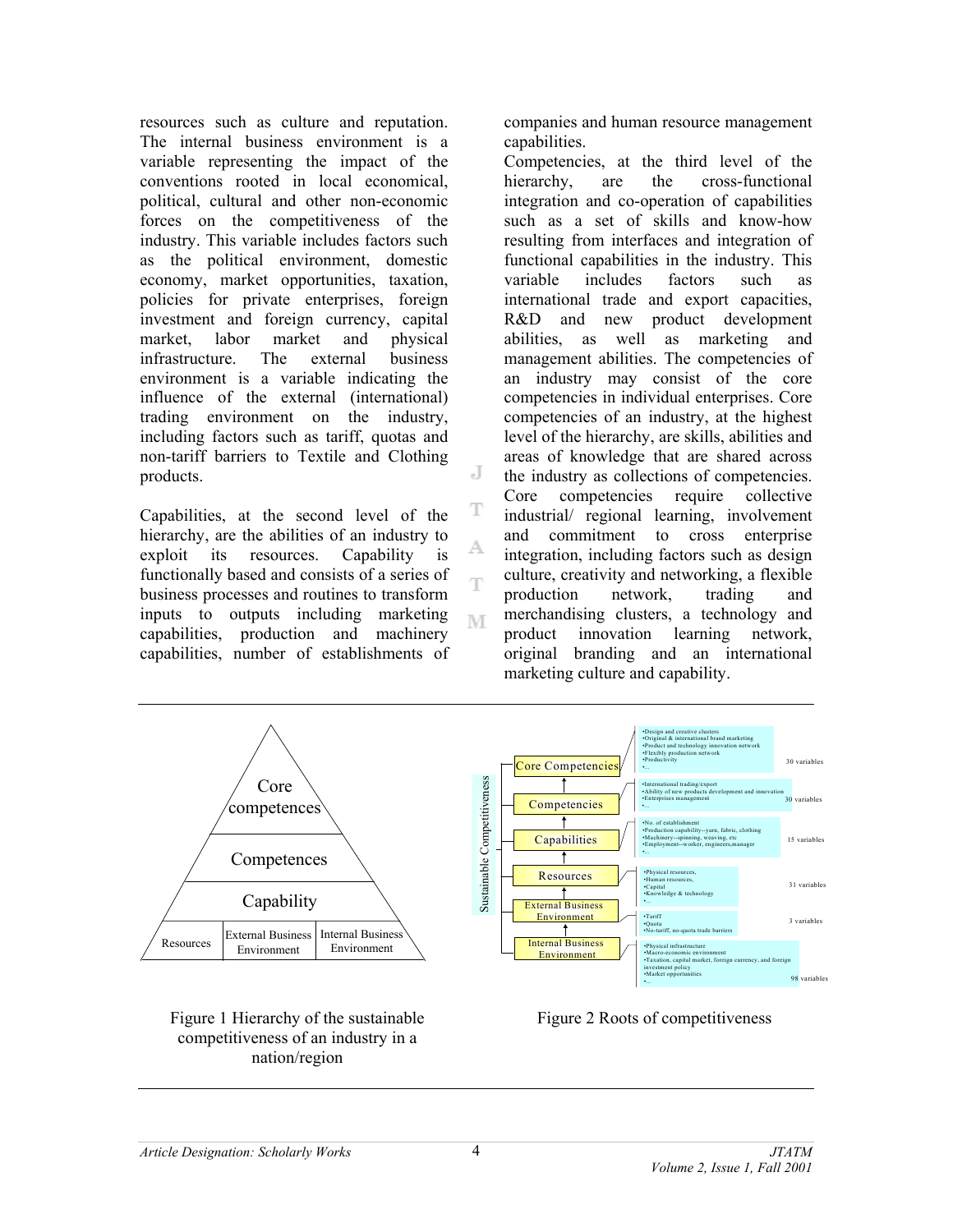A mathematical description of this model has been developed by Li and Yao [16]. Figure 2 shows the structure and specifications of the model and the number of sub-variables in each of the dimensions, in which a total of 207 variables are included in the model. According to this model, extensive research has been carried to obtain relevant quantitative data and qualitative information. Majority of the data are obtained from the *world competitiveness yearbook* [8], *Asia Pacific Market Handbook* [9], *Consumer Asia 1999* [10], *Consumer Europe* [11]etc. for the dimensions of internal business environment and resources. For the dimensions of capabilities, competencies and core competencies, the data are obtained or estimated also from T*he World Competitiveness Yearbook* [8], *Almanac of China's textile industry* [12], and some professional institute reports [1, 2, 13,14]. The data for individual variables are standardized. Ratings on the six dimensions, including internal business environment, external business environment, resources, capability, competencies and core competencies, are calculated according to the model. The values of these six dimensions are further standardized for the calculation of the overall sustainable<br>competitiveness with specification of  $\mathbb{J}$ competitiveness with specification weights according to the levels of individual т variables in the competence hierarchy. The overall ratings of sustainable A. competitiveness of clothing industry are generated for fifteen countries (regions) that Ŧ are the major players in the global textile and clothing markets. M

### **SIMULATION RESULTS AND DISCUSSIONS**

Figure 3 shows the positions of the overall sustainable competitiveness of the Textile and Clothing industry in 15 nations / regions. The USA Textile and Clothing industry has the highest sustainable

competitiveness, followed by Germany, France, Japan, the UK, Hong Kong, Italy and China. Indonesia and Thailand are at the low end of the list. The reasons of the ranking can be illustrated by analyzing the strength and weakness of individual countries/regions along the six major dimensions.

Figure 4 shows the position of individual countries in the dimensions of internal and external business environments. USA has the best position in internal business environment. UK, Germany and France have the good positions in the upper corner of the figure, showing good internal and external business environments. Hong Kong has a very good internal business environment but relatively less favorable external business environment. Japan has a very good external business environment and good internal business environment as well. Italy, Korea, Poland, Turkey and Mexico are positioned in the left upper corner of the figure with very good external business environments but less favorable internal business environments. Thailand, Indonesia, Korea and China are positioned at the left lower corner of the figure, showing less favorable external and internal business environments.

In Figure 5, positions in the dimensions of capability and resources are shown for the Textile and Clothing industry of individual countries. China has extraordinary capability but relatively low resources. India has a similar position with relatively high capability but low resources. The USA, Germany, Hong Kong, France and UK are positioned in the right lower corner of the figure, showing very good resources but less strong in capability. Japan, Italy, Turkey, Korea, Mexico, Poland, Thailand and Indonesia are positioned at the left lower corner of the figure with weaker resources and lower capability.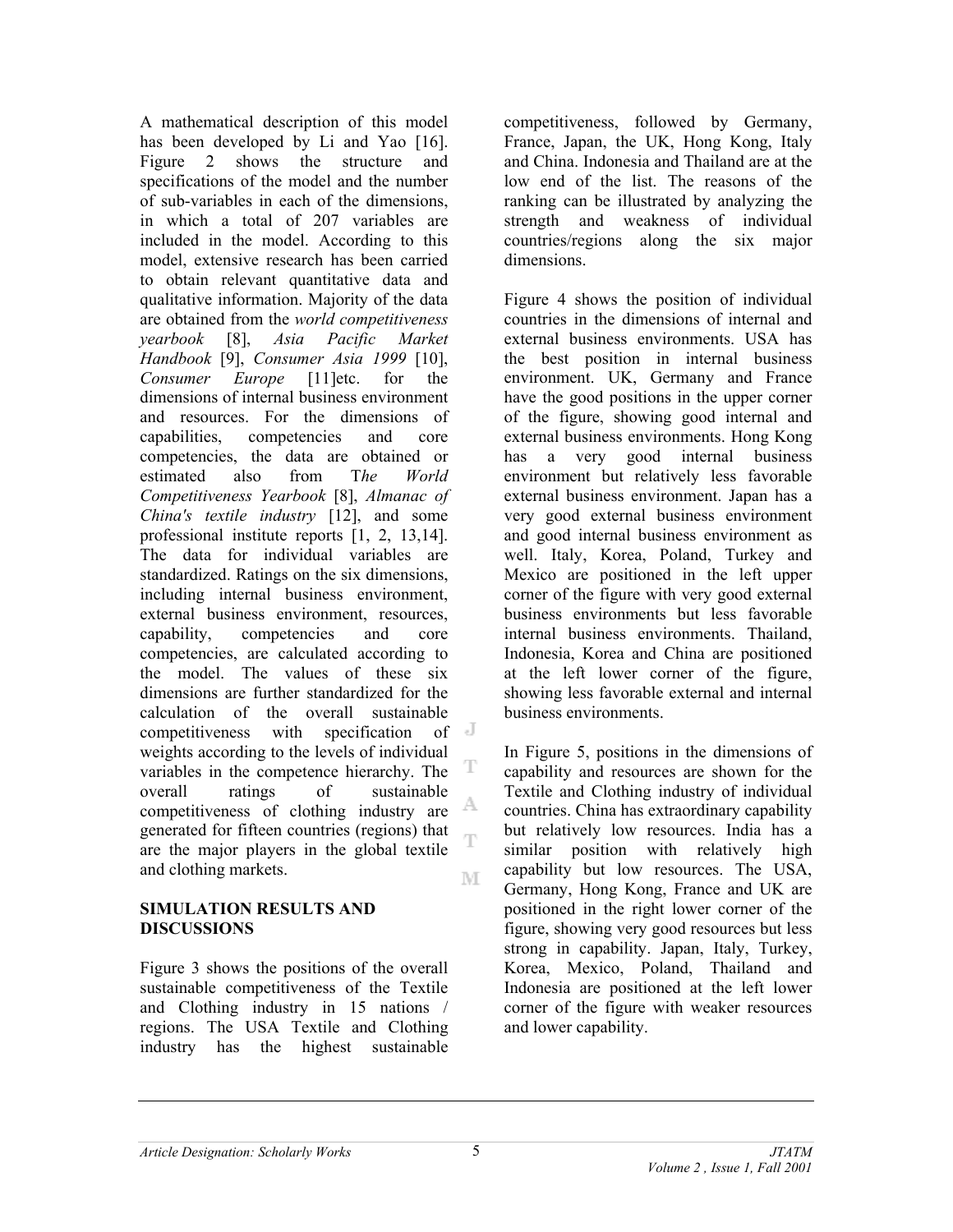

Figure 3 Sustainable competitiveness of clothing industry in the fifteen countries/regions





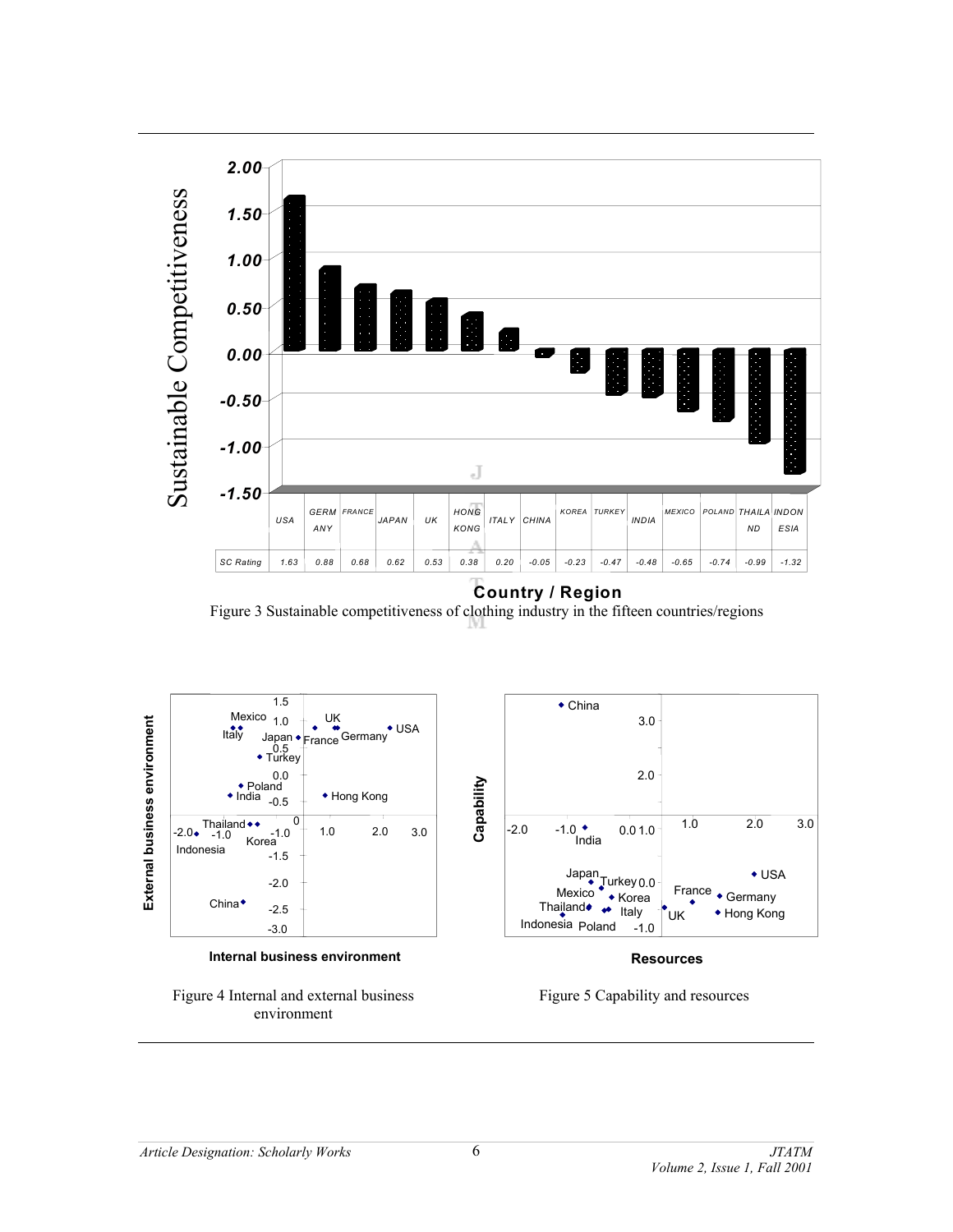

**Competence**

Figure 6 shows that the positions of individual countries in the dimensions of core competence and competence. The USA has a superior position in the dimensions of competence and core competence. Germany, France, Japan, the UK and Hong Kong are positioned at the upper right corner with very good competence and core competencies. Italy and Korea are positioned at the left upper corner with very good core competencies (especially Italy) but weaker competencies. China, India, Turkey, Mexico, Poland, Thailand and Indonesia are positioned in the left lower corner, showing weakness in both competencies and core competencies.

In Figure 7, the Hong Kong fashion industry is compared with the USA and China in the six dimensions and overall sustainable competitiveness. The US textile and clothing industry has excellent strength in the six dimensions of internal and external business environments, resources, capability, competence and core competence, as well as overall sustainable competitiveness. The Chinese fashion industry is weak in the dimensions of business environment, resources, competence and core competence, but has much higher capability, though its overall sustainable competitiveness is significantly lower. The Hong Kong fashion



Figure 6 Competence and core competence Figure 7 Comparison between USA and China textile-clothing industry

industry is similar but weaker in comparison with the US in the six dimensions, except slightly stronger in capability.

# **HONG KONG FASHION INDUSTRY IN NEW ECONOMY**

In order to investigate the impact of WTO M and investment in R&D, Design and management on the sustainable competitiveness of the Hong Kong fashion industry, we carried out a systematic study of the scenarios of WTO conditions on quota, tariff and non-tariff barriers [li]. Also, we did a survey of government and industry investment in R&D, design and marketing/management in the fashion industry in various countries/regions and studied the impact of these investments on various core competencies by using the model.

Figure 8 shows the comparison of core competencies across the 15 countries/regions in the near future on the basis of the current status and investments in the relevant areas. The model predicts that the USA shall have the highest core competency (Ccomp), followed by Italy, France, Japan, UK, Germany, Hong Kong, China and India. The reason for this ranking is that the US shall have the strongest

J

ηy

A.

T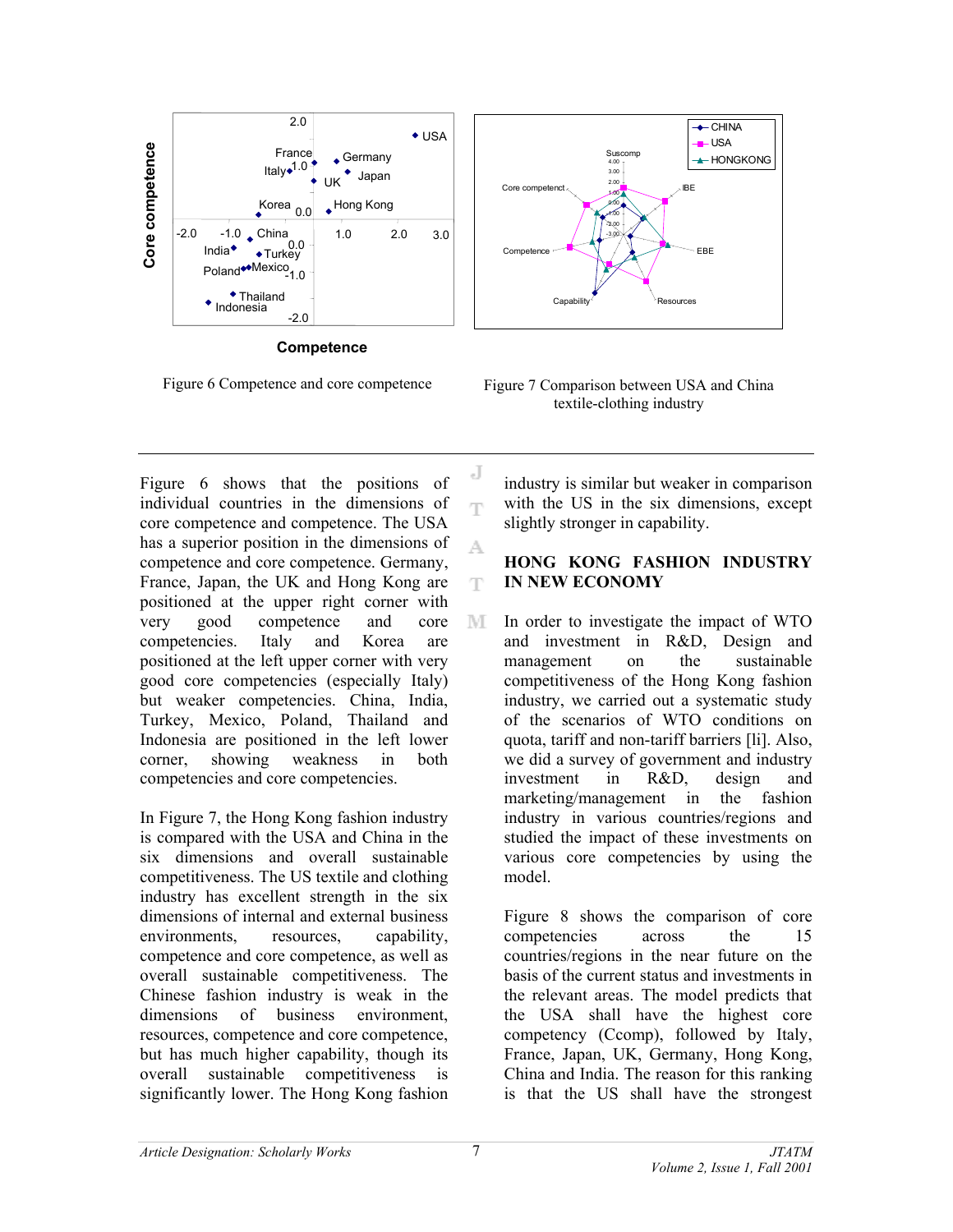competency in product and technology innovation (PID), together with excellent strengths in design and original brand marketing (OIBM). Italy and France shall still maintain the highest rankings in design and original marketing, but relevantly low competency in material and technology innovation. Japan shall maintain excellent

core competency in product innovation and strong competency in design and original brand marketing, particularly in Asia. Hong Kong is expected to be ranked at the  $7<sup>th</sup>$ place in the world and the 2<sup>nd</sup> place in Asia in core competency, falling behind USA, Italy, France, Japan, UK, and Germany.



Figure 8 Change in core competency and competencies in design, original brand marketing, and product innovation



Figure 9 Change in competencies in quality management, IT-sourcing, multi-national operation, high education for TC industry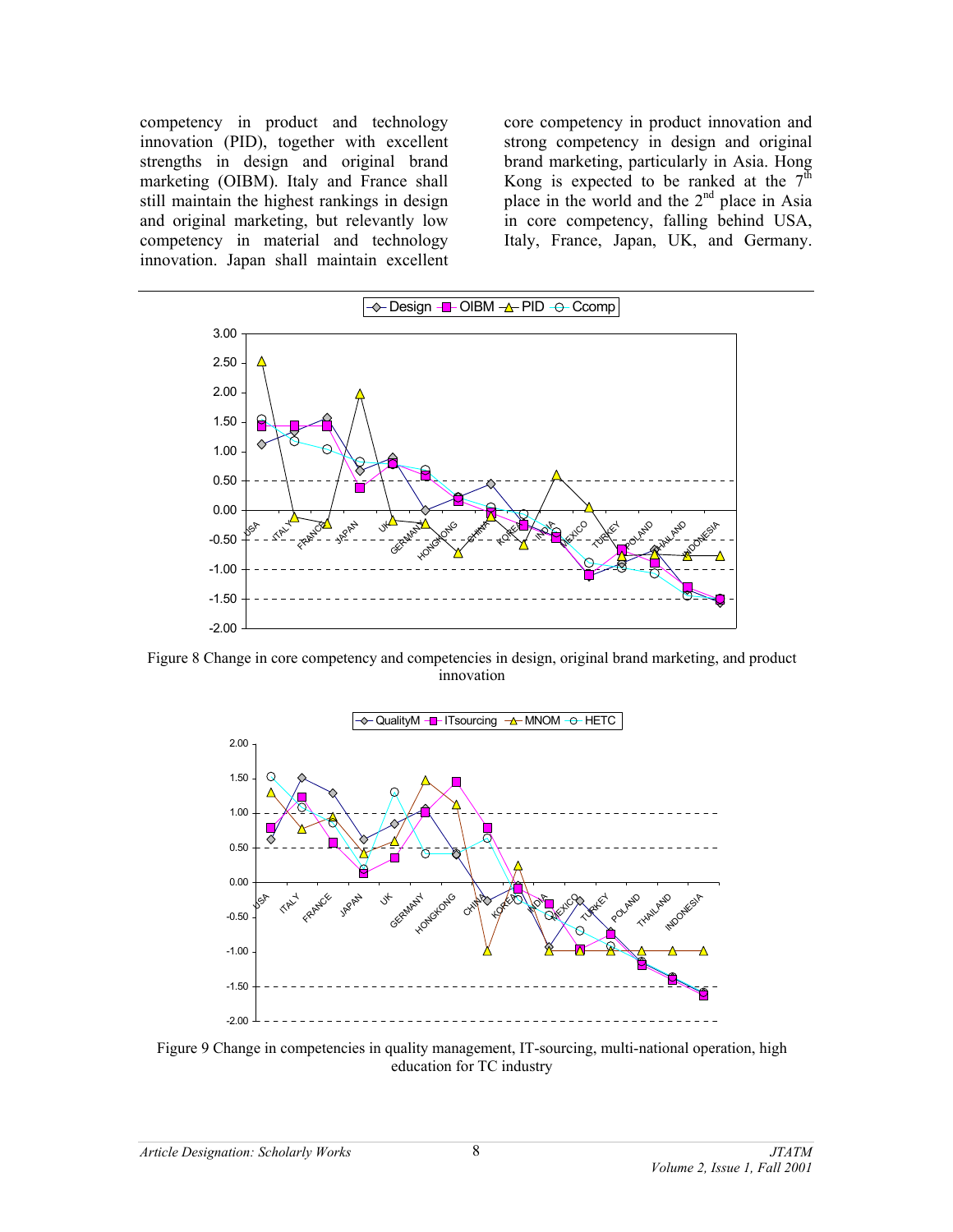In the areas of design and original brand marketing, Hong Kong shall be ranked at the 7th position, but be very weak in product and technology innovation. On the basis of low investment from both government and industry, Hong Kong will fall behind China, South Korea and India in product and technology innovation.

As shown in Figure 9, Hong Kong is expected to maintain its strengths in quality management (QualityM), International sourcing (ITsourcing), multi-national operations (MNOM) and high education for the Textile and Clothing industry (HETC). Comparing with the developed countries such as the US, Japan and Italy, Hong Kong shall have similar level of strengths in these areas, and be even stronger than the major competitors in international sourcing and multi-national operations.

However, Hong Kong's strength as a sourcing and trading center has been challenged by neighboring developing countries such as Mainland China. In fact, China and Germany have replaced Hong Kong as the world leader in textile and clothing trade, respectively 1998. With the development and widespread use of the Internet e-commerce infrastructure, the supply chain has been shortened, buyers and suppliers are able to easily access the latest information and communicate with each т other directly. The role of geographic sourcing centers may be replaced by virtual A sourcing centers. With China's entry to the WTO, Chinese enterprises can be expected Ŧ to increase direct trading activities with overseas buyers. Meanwhile, companies in M the Hong Kong Textile and Clothing industry have widely experienced competitive threats from neighboring countries and the increase of bargaining power from buyers.

The Textile and Clothing industries in the US, Japan and Western Europe have fully realized the challenges of the new economy and very much focused on developing sustainable competitiveness for the future in three major areas: production innovation,

design and branding. The manufacturers in these countries have developed strong inhouse R&D capabilities and are also extensively in vested in and collaborate with external research and academic institutions. Many of them have restructured operations with less fixed assets but use knowledge based skills to develop and market their goods. Western European countries such as Italy, France and Germany maintain a leading position in fashion design and original brand marketing. Many domestic manufacturers in these countries create high value-added products by leveraging their design capabilities and creating/acquiring brands, and establishing control over distribution channels to develop competitive advantages in both domestic and international markets.

The investments and participation of the Hong Kong government and industry on product innovation are extremely low, particularly relative to its role in world textile and clothing trade and the important contribution (42%) of the Textile and Clothing industry in domestic exports. If such a situation continues, the competitiveness of the Hong Kong Textile and Clothing industry will be significantly affected in the new economy.

# **CONCLUSION**

Through a comparative study and simulation model, we find that the sustainable competitiveness of the Hong Kong Textile and Clothing industry will decrease without intensive investment to develop the key knowledge-based core competencies. Hong Kong has excellent competitive positions in the external business environment, internal business environment, resources, competencies and core competencies, as an international sourcing and trading center, and multi-national operations. However, the Hong Kong Textile and Clothing industry is facing intensive competition from (1) domestic manufacturers within the US, Western Europe and Japan, (2) manufacturers in extended regional trade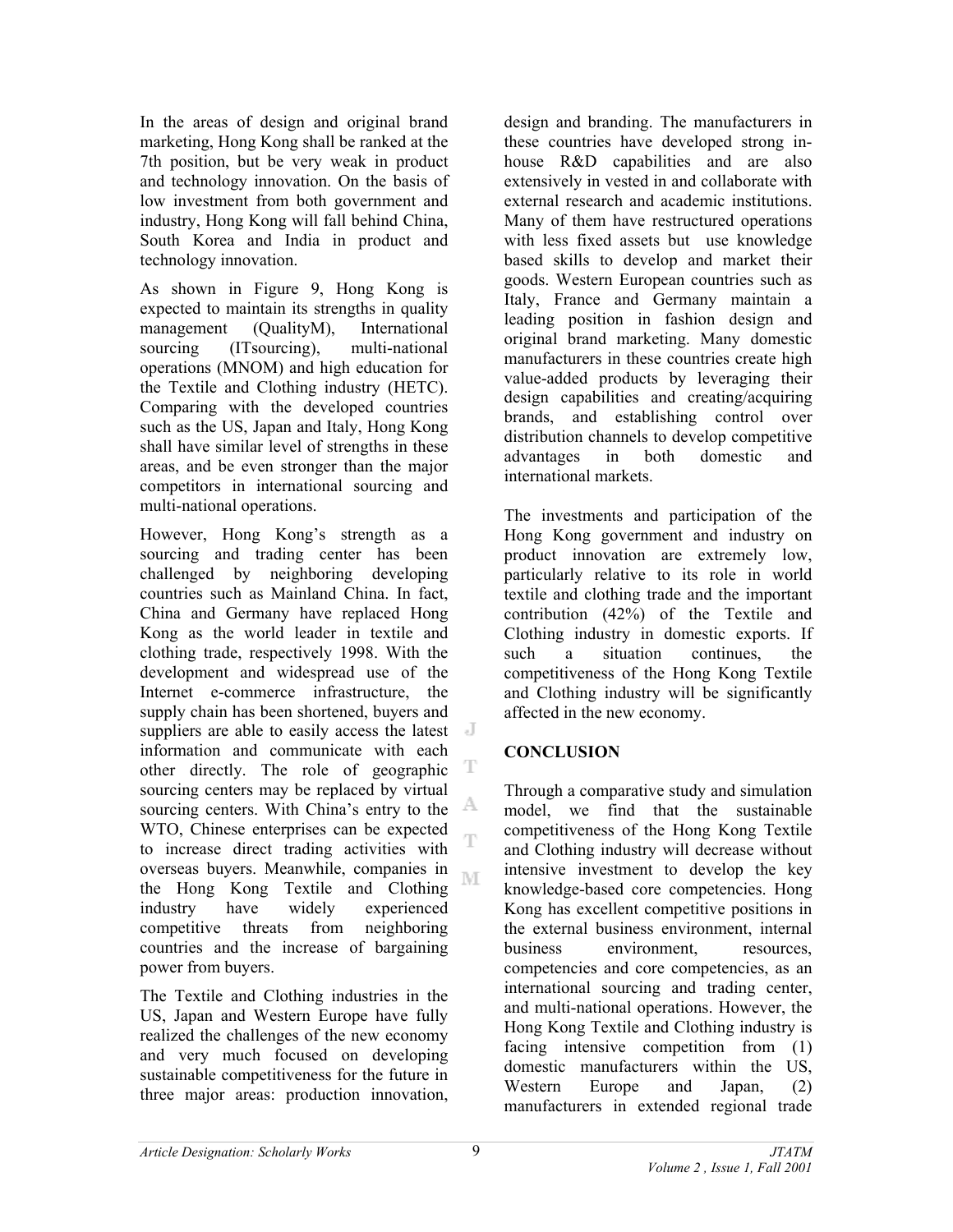blocs; (3) manufacturers in developed Asia Pacific countries, such as China and South Korea; and (4) manufacturers from developing economies, such as India. Hong Kong has lost its competitiveness against developing countries in land, operating and labor costs, government support and pricing. Hong Kong does not have the advantages of countries in the extended regional trade blocs in terms of geographic location,<br>cultural proximity, tariff and quota cultural proximity, tariff and quota concession, as well as operating costs. Increasingly, Hong Kong Textile and Clothing industry is facing the threats of increased bargaining power of overseas buyers. There are excellent opportunities for the Hong Kong Textile and Clothing industry in the neighboring countries, where there are the world's largest growing markets, in which Hong Kong has geographic and cultural proximity. To capture the business opportunities and develop sustainable competitiveness in the new economy, it is essential for the Hong Kong Textile and Clothing industry to invest and develop knowledge-based core M competencies in the areas of product innovation, design and original brand marketing, which can be largely enhanced by the advancement of an Internet ebusiness infrastructure.

# **ACKNOWLEDGEMENT**

We would like to thank The Hong Kong Polytechnic University for funding this research through the Area of Strategic Development: Apparel Product Development and Marketing.

# **REFERENCES**

- 1. WTO, *International trade Statistics 2000*. WTO.p.148-154.
- 2. Anon, *Trends in world textile and clothing trade.* Textile Outlook International, 2000. (85) p.128-164.
- 3. C.K. Prahalad, Gary Hamel, *The Core Competence of the Corporation.* Harvard

Business Review, 1990.May-June p.79- 91.

- 4. Mansour Javidan, *Core Competence: What Does it Mean in Practice?* Long Range Planning, 1998.31(1), p.60-71.
- 5. Michael Porter., *On Competition*.1998 USA Harvard Business School Press.
- 6. Michael Porter , *Clusters and The New Economics of Competition.* Harvard Business Review, 1998.November - December p.77-90.
- 7. Michael Storper, , *Regional 'Worlds' of Production: Learning and Innovation in the Technology Districts of France, Italy and the USA.* regional Studies, 1992.27.5 p.433-455.
- 8. International Institute for Management Development, *The world competitiveness yearbook*, 2000, Lausanne, Switzerland: International Institute for Management Development
- 9. Intelligence, A.M., *Asia Pacific Market Handbook 1998*.1998?Hong Kong SMI Business Consulting, Asia Market Intelligence Ltd.72.
- 10. Anon, *Consumer Asia 1999*.6ed.1999 London Euromonitor.43.
- 11. Anon, *Consumer Europe.*1997 London: Euromonitor Publications.346.
- 12. Anon, *Almanac of China's textile industry.*1999 Beijing : Fang zhi gong ye chu ban she.393-412.
- 13. Arona Butcher, J.S., Kyle Johnson, etc, *Assessment of the Economic Effects on the United States of China's Accession to the WTO*.1999?U.S. International Trade Commission Washington DC.p.8-1 to 8-26.
- 14. Shi Yu Zhi, *WTO and China's Textile Industry* in *Research Report on China's*

J

Ŧ

A.

Ŧ